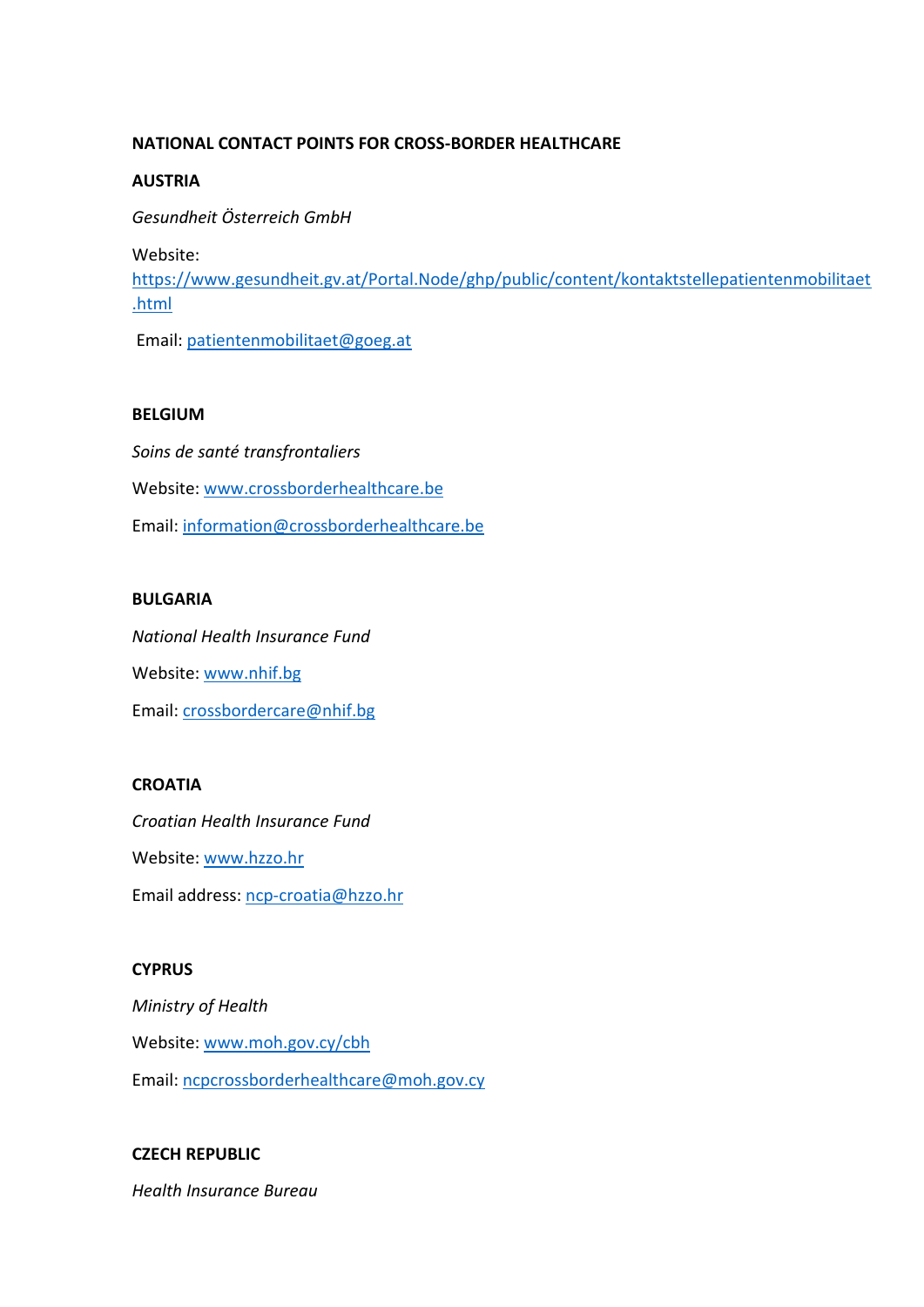Website: [www.kancelarzp.cz](http://www.kancelarzp.cz/)

E-mail: [info@kancelarzp.cz](mailto:info@kancelarzp.cz)

#### **DENMARK**

*Danish Patient Safety Authority*  Website: [http://stps.dk/da/borgere/internationalsygesikring/nationaltkontaktpunktforbehandling](http://stps.dk/da/borgere/internationalsygesikring/nationaltkontaktpunktforbehandling-i-eueoes)[i-eueoes](http://stps.dk/da/borgere/internationalsygesikring/nationaltkontaktpunktforbehandling-i-eueoes)

E-mail: [IS-kontor@patientombuddet.dk](mailto:IS-kontor@patientombuddet.dk)

## **ESTONIA**

*Estonian Health Insurance Fund*  Website: [www.haigekassa.ee/kontaktpunkt](http://www.haigekassa.ee/kontaktpunkt) Email[: info@haigekassa.ee](mailto:info@haigekassa.ee)

## **FINLAND**

*Kela*  Website: [www.hoitopaikanvalinta.fi](http://www.hoitopaikanvalinta.fi/) Email[: yhteyspiste@kela.fi](mailto:yhteyspiste@kela.fi)

#### **FRANCE**

*Centre des Liaisons Européennes et Internationales de Sécurité Sociale (CLEISS)*  Website :<http://www.cleiss.fr/presentation/pcn.html> Email : [soinstransfrontaliers@cleiss.fr](mailto:soinstransfrontaliers@cleiss.fr)

## **GERMANY**

*Deutsche Verbindungsstelle Krankenversicherung - Ausland (DVKA)*  Website: [www.eu-patienten.de](http://www.eu-patienten.de/) Email[: info@eu-patienten.de](mailto:info@eu-patienten.de)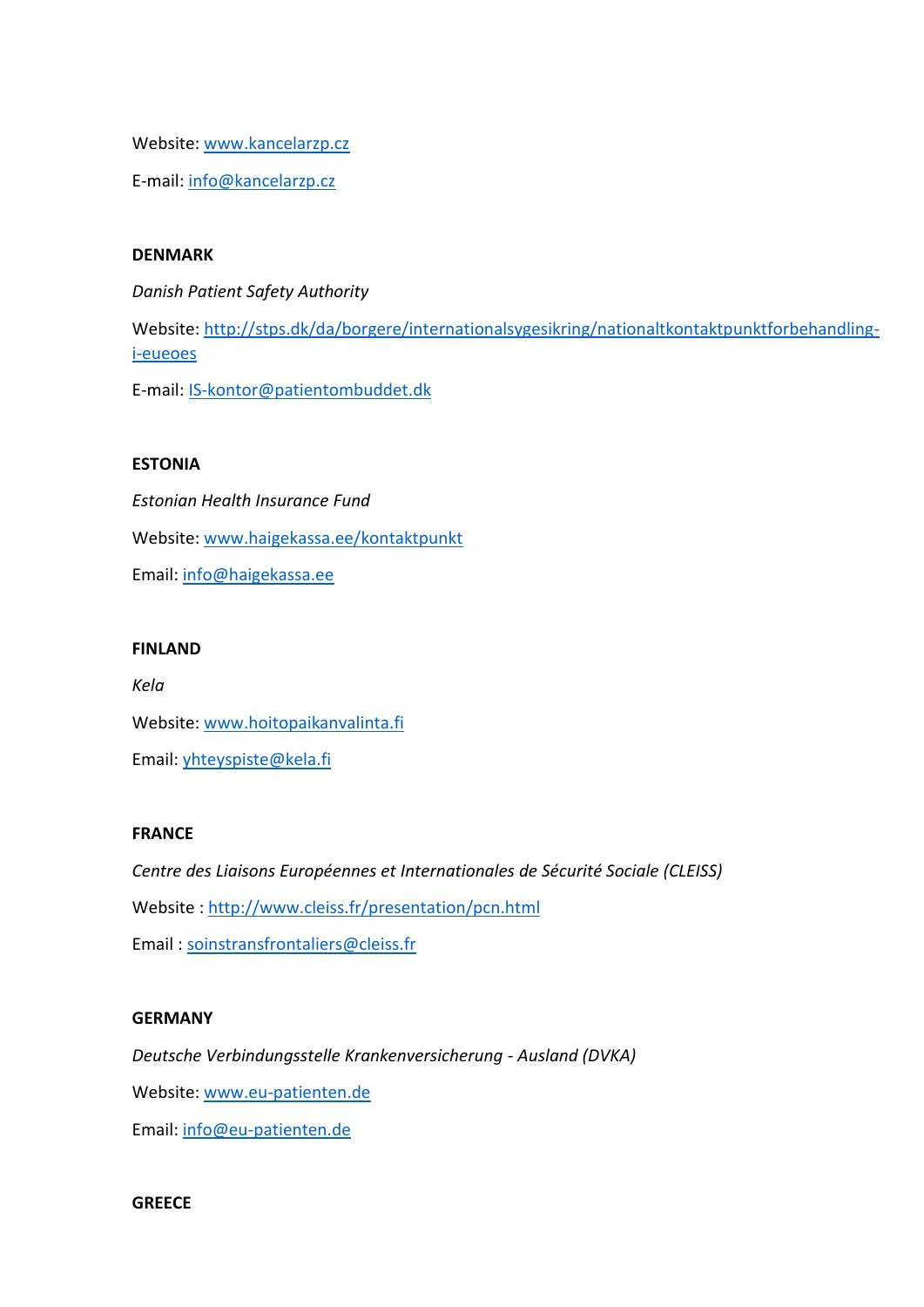*National Organization for the Provision of Health Services - EOPYY* Website: [https://eu-healthcare.eopyy.gov.gr](https://eu-healthcare.eopyy.gov.gr/) Email[: ncp\\_gr@eopyy.gov.gr](mailto:ncp_gr@eopyy.gov.gr)

## **HUNGARY**

*Országos Betegjogi, Ellátottjogi, Gyermekjogi és Dokumentációs Központ* 

National Center for Patients' Rights and Documentation For EU citizens that intend to use Hungarian healthcare:

Website:<http://www.patientsrights.hu/>

Email[: info@patientsrights.hu](mailto:info@patientsrights.hu)

For Hungarian citizens seeking healthcare in EU:

Website:<http://www.eubetegjog.hu/>

E-mail: [info@eubetegjog.hu](mailto:info@eubetegjog.hu)

#### **IRELAND**

*Cross-Border Healthcare Directive Department*  Website:<http://hse.ie/eng/services/list/1/schemes/cbd/CBD.html> Email[: Crossborderdirective@hse.ie](mailto:Crossborderdirective@hse.ie)

#### **ITALY**

*Ministry of Health, Directorate-General for health planning* 

Website: [http://www.salute.gov.it/portale/temi/p2\\_4.jsp?lingua=english&area=healthcareUE](http://www.salute.gov.it/portale/temi/p2_4.jsp?lingua=english&area=healthcareUE) Email[: ncpitaly@sanita.it](mailto:ncpitaly@sanita.it)

#### **LATVIA**

*National Health Service*  Website: [www.vmnvd.gov.lv](http://www.vmnvd.gov.lv/) Email[: nvd@vmnvd.gov.lv](mailto:nvd@vmnvd.gov.lv)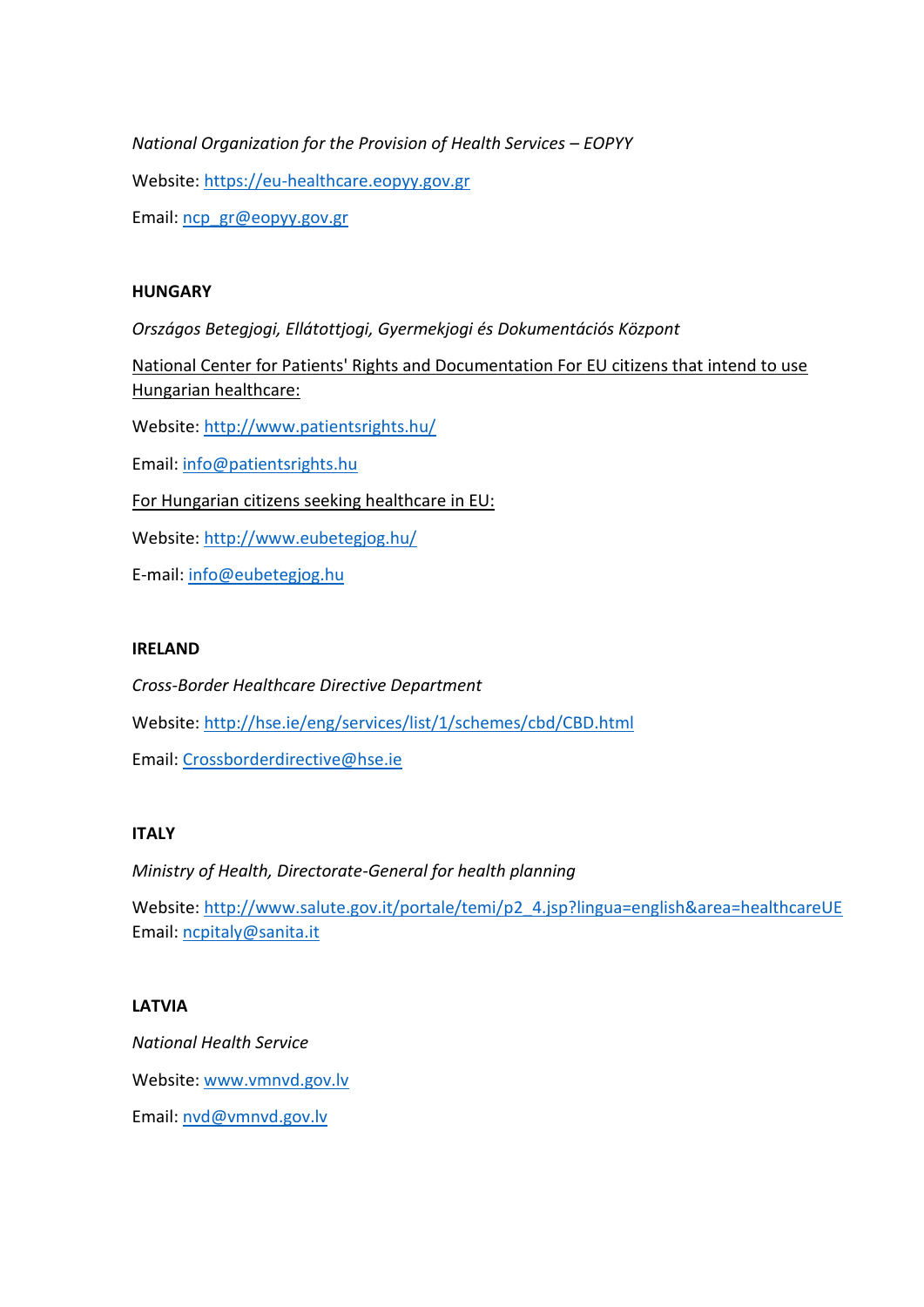#### **LITHUANIA**

*Website for NCP where patients could find the information in one place:* 

<https://www.ncp.lt/>

State Health Care Accreditation Agency under the Ministry of Health:

*For EU citizens intending to use Lithuanian healthcare and seeking to receive information about the licences of healthcare providers:*

Website:<http://www.vaspvt.gov.lt/en>

Email[: contact.point@vaspvt.gov.lt](mailto:contact.point@vaspvt.gov.lt)

National Health Insurance Fund under the Ministry of Health:

*For Lithuanian insured persons seeking healthcare in the EU or EU citizens seeking to receive information about the covered healthcare services and pharmaceuticals as well as their costs:*

Website:<http://www.vlk.lt/sites/en>

E-mail: [ncp@vlk.lt](mailto:ncp@vlk.lt)

#### **LUXEBOURG**

*Service national d'information et de médiation santé* 

For EU citizens intending to use Luxemburgish healthcare:

Email[: info@mediateursante.lu](mailto:info@mediateursante.lu)

Website: [www.mediateursante.lu](http://www.mediateursante.lu/)

*Ministry of Social Security (Caisse nationale de santé)*

For Luxemburgish insured persons seeking healthcare in the EU:

Website: [www.cns.lu](http://www.cns.lu/)

Email[: cns@secu.lu](mailto:cns@secu.lu)

#### **MALTA**

*Ministry for Health* 

Website:<http://health.gov.mt/en/cbhc/Pages/Cross-Border.aspx>

Email[: crossborderhealth@gov.mt](mailto:crossborderhealth@gov.mt)

#### **THE NETHERLANDS**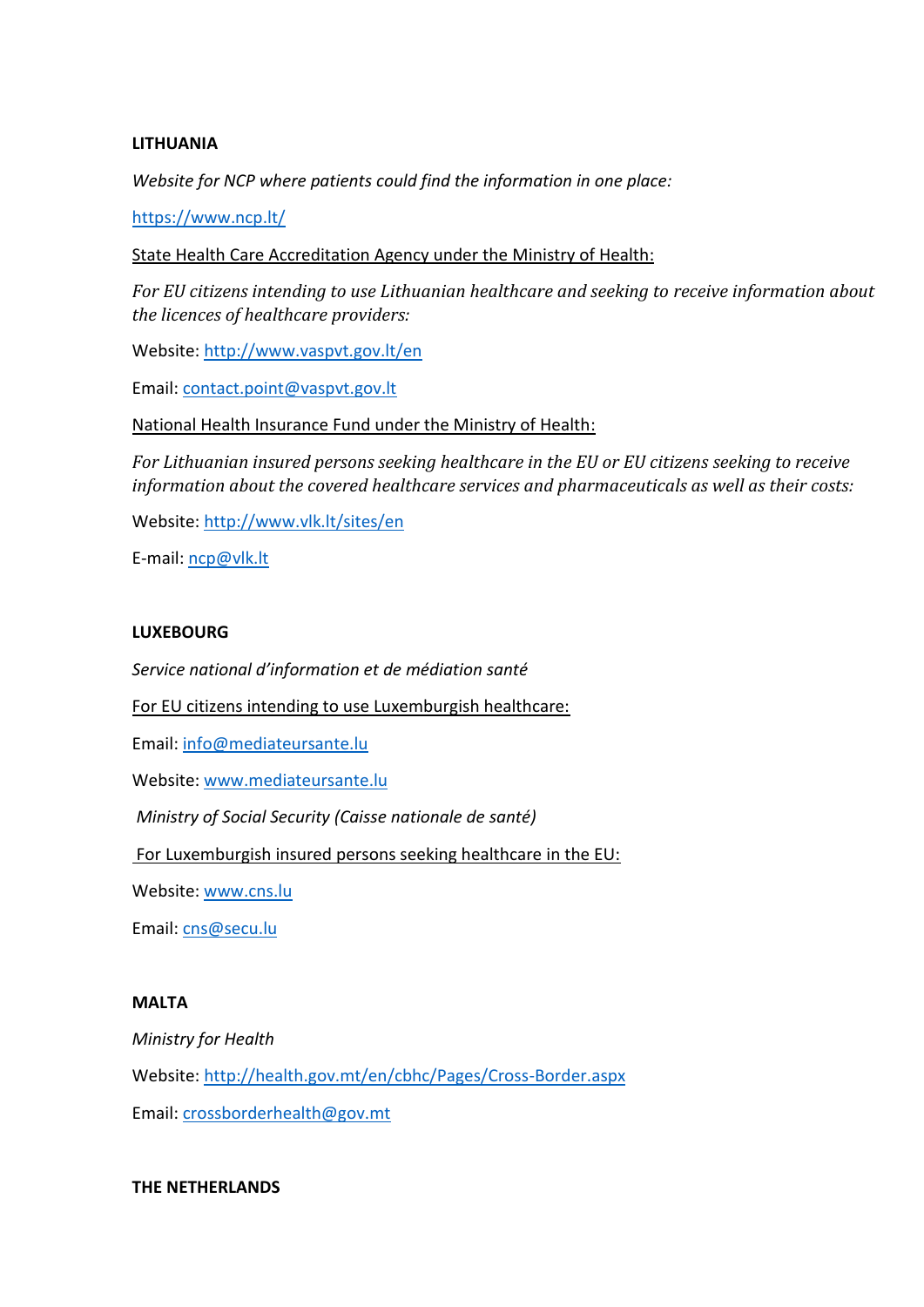*Netherlands NCP Cross-border Healthcare*  Website: [www.cbhc.nl](http://www.cbhc.nl/)

## **POLAND**

*National Health Fund*  Website:<http://www.kpk.nfz.gov.pl/en/> Email[: ca17@nfz.gov.pl](mailto:ca17@nfz.gov.pl)

#### **PORTUGAL**

*The Central Administration of the Health System*  Website:<http://diretiva.min-saude.pt/> Email[: diretiva.pcn@acss.min-saude.pt](mailto:diretiva.pcn@acss.min-saude.pt)

## **ROMANIA**

*National Health Insurance House* Website: [www.cnas-pnc.ro](http://www.cnas-pnc.ro/) E-mail: [pnc@casan.ro](mailto:pnc@casan.ro)

## **SLOVAKIA**

*Healthcare Surveillance Authority*  Website: [www.udzs-sk.sk](http://www.udzs-sk.sk/) Email[: web@udzs-sk.sk](mailto:web@udzs-sk.sk)

#### **SLOVENIA**

*Health Insurance Institute of Slovenia (HIIS)*  Website:<http://www.nkt-z.si/wps/portal/nktz/home> Email[: kontakt@nkt-z.si](mailto:kontakt@nkt-z.si)

**SPAIN**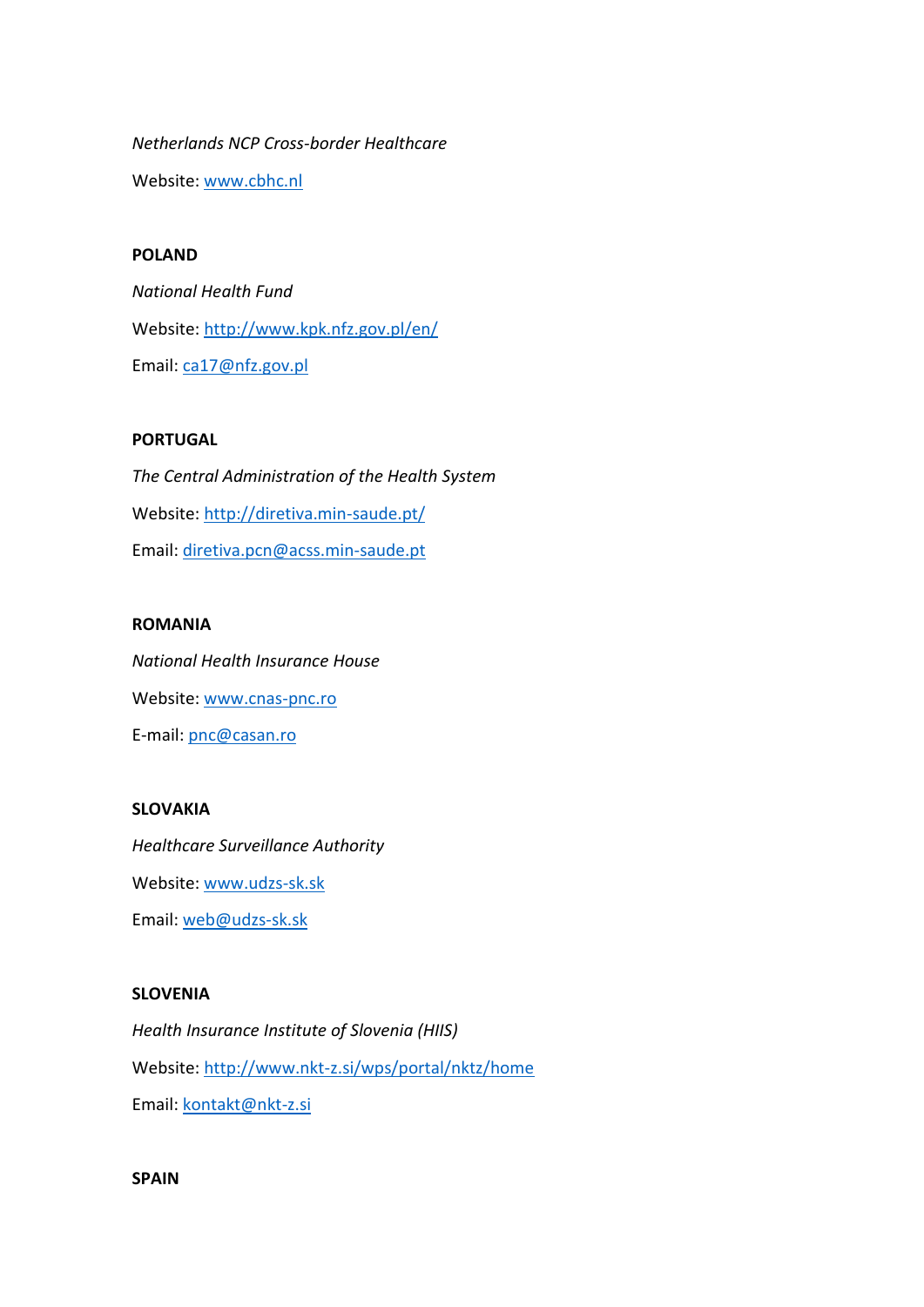*Ministry of Health, Social Services and Equity*  Website:<http://www.msssi.gob.es/pnc/home.htm> Email[: oiac@msssi.es](mailto:oiac@msssi.es)

#### **SWEDEN**

*Försäkringskassan* 

For Swedish insured persons seeking healthcare in the EU:

Website: [www.forsakringskassan.se](http://www.forsakringskassan.se/)

Email[: kundcenter@forsakringskassan.se](mailto:kundcenter@forsakringskassan.se) [; huvudkontoret@forsakringskassan.se](mailto:huvudkontoret@forsakringskassan.se)

*Socialstyrelsen* 

For EU citizens intending to use Swedish healthcare:

Website: [www.socialstyrelsen.se](http://www.socialstyrelsen.se/)

Email[: socialstyrelsen@socialstyrelsen.se](mailto:socialstyrelsen@socialstyrelsen.se)

#### **THE UNITED KINGDOM**

*NHS* 

Website: [www.nhs.uk/nationalcontactpoint](http://www.nhs.uk/nationalcontactpoint)

## **ICELAND**

*Icelandic Health Insurance- International Department*  Website:<http://www.sjukra.is/english> Email[: international@sjukra.is](mailto:international@sjukra.is)

#### **LICHTENSTEIN**

*Amt für Gesundheit (AG)*  Website:<http://www.llv.li/#/117345/patientenmobilitat-im-euewrraum> E-mail: [patientenmobilitaet@llv.li](mailto:patientenmobilitaet@llv.li)